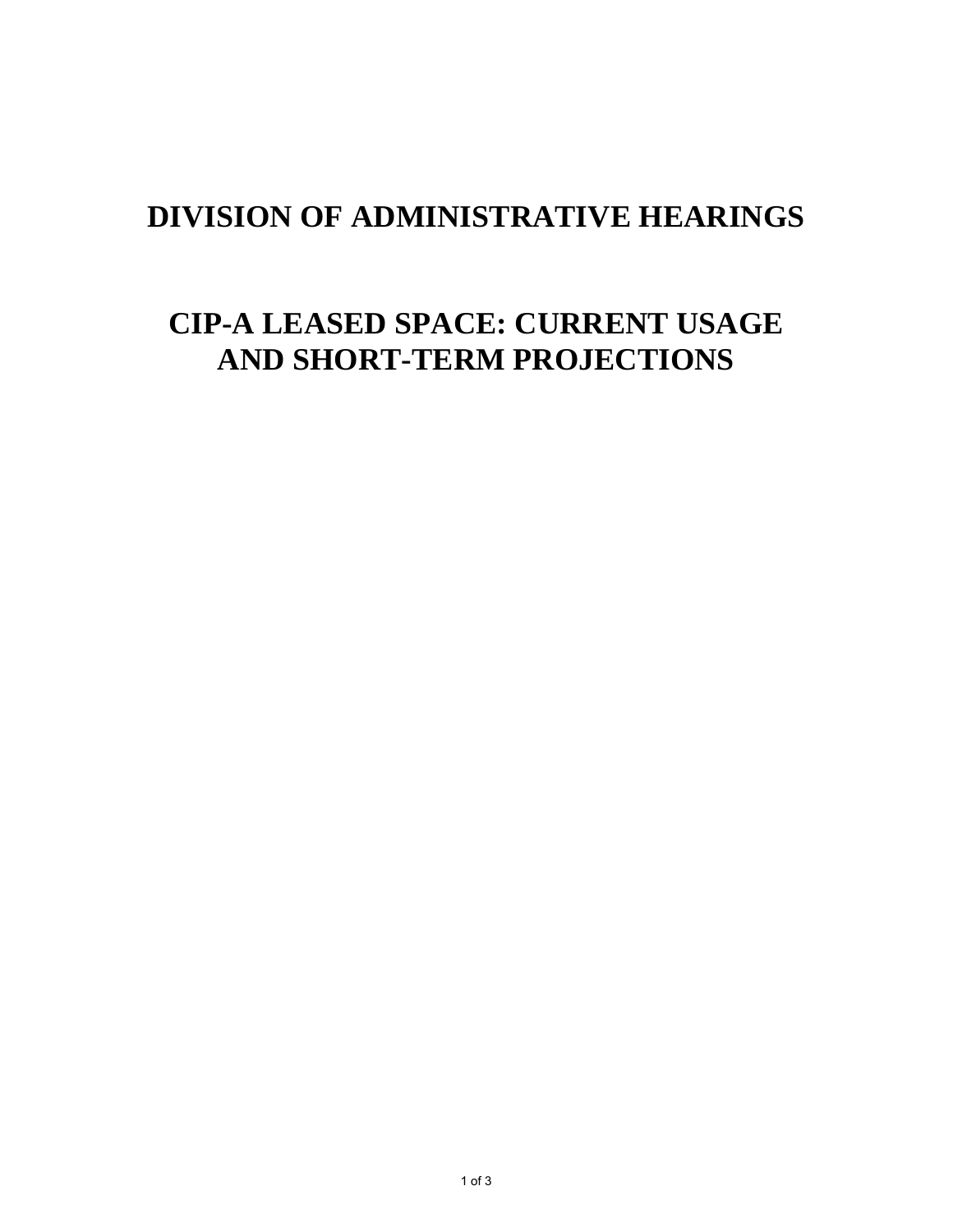#### Division of Administrative Hearings Adjudication of Disputes LRPP NARRATIVE PAGES DESCRIBING SERVICE-LEVEL LEASE OPTIONS **Currently Occupied Space Projected Leased Space**  (square feet) **STATE-OWNED OTHER\* FY 2013-14 FY 2014-15 FY 2015-16 FY 2016-17 FY 2017-18** 0 29,414 0 29,414 29,414 29,414 29,414 29,414 Privately-Owned 100% **Annual Costs Projected Leased Space** (dollars) **STATE-OWNED OTHER\* FY 2013-14 FY 2014-15 FY 2015-16 FY 2016-17 FY 2017-18** 0 503,715 0 500,038 500,038 500,038 500,038 500,038 **If the agency is considering abrogating a facility lease, how much of the above payments reflect repayment of unamortized capital improvements pursuant to s. 216.043,** *Florida Statutes.?* The Division of Administrative Hearings is not considering abrogating its facility leases. **OWNED** Leased Space **Agency: Service:** % of Total (square feet) **PRIVATELY-OWNED PRIVATELY-** (dollars)

### **CIP-A Leased Space: Current Usage and Short-Term Projections**

*NOTE: "Other\*" means space leased from a local government or non-profit entity.*

*Office of Policy and Budget - July 2012*